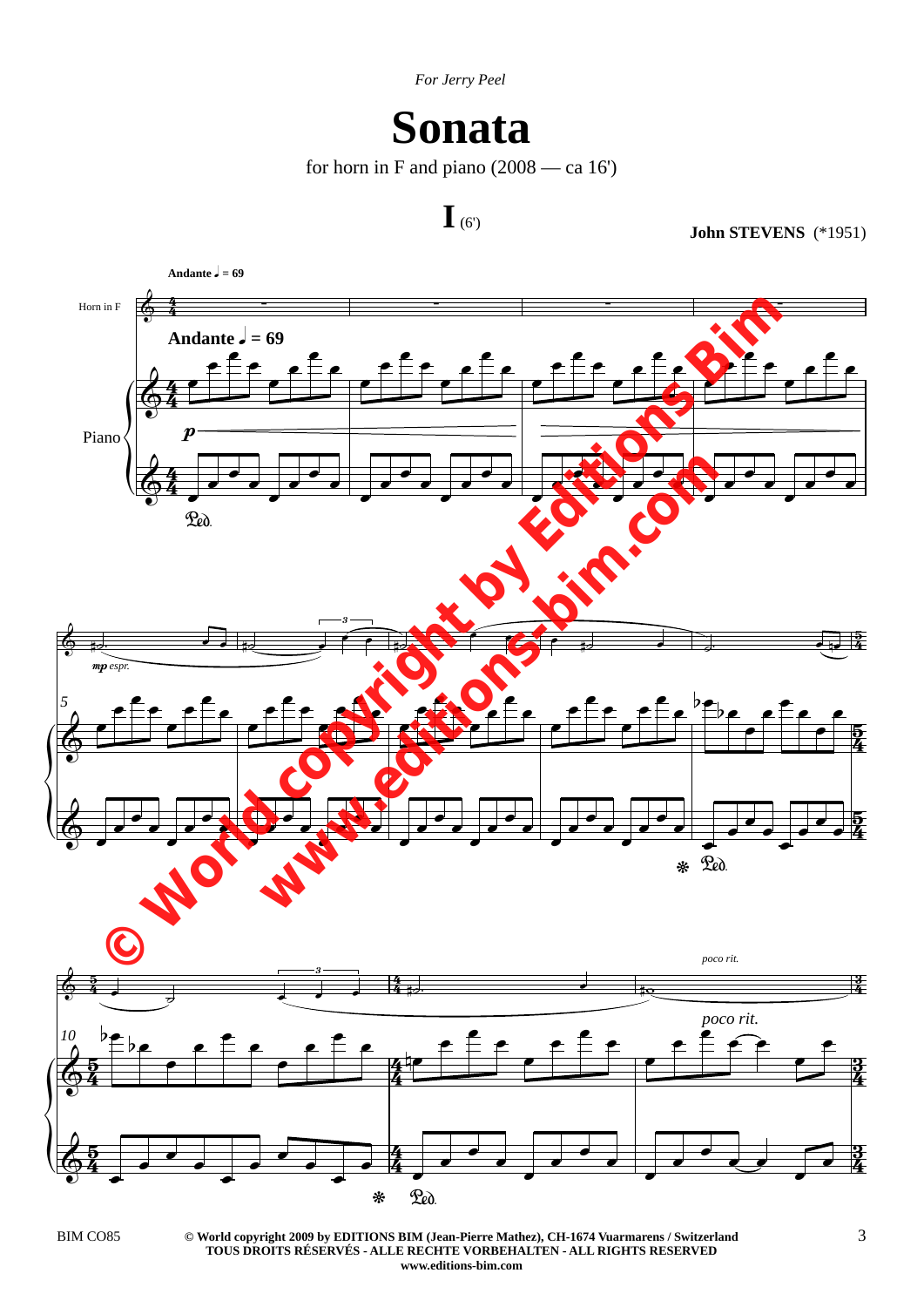

4 | *Photocopying is illegal — Photocopier est illégal — Photokopieren ist rechtswidrig*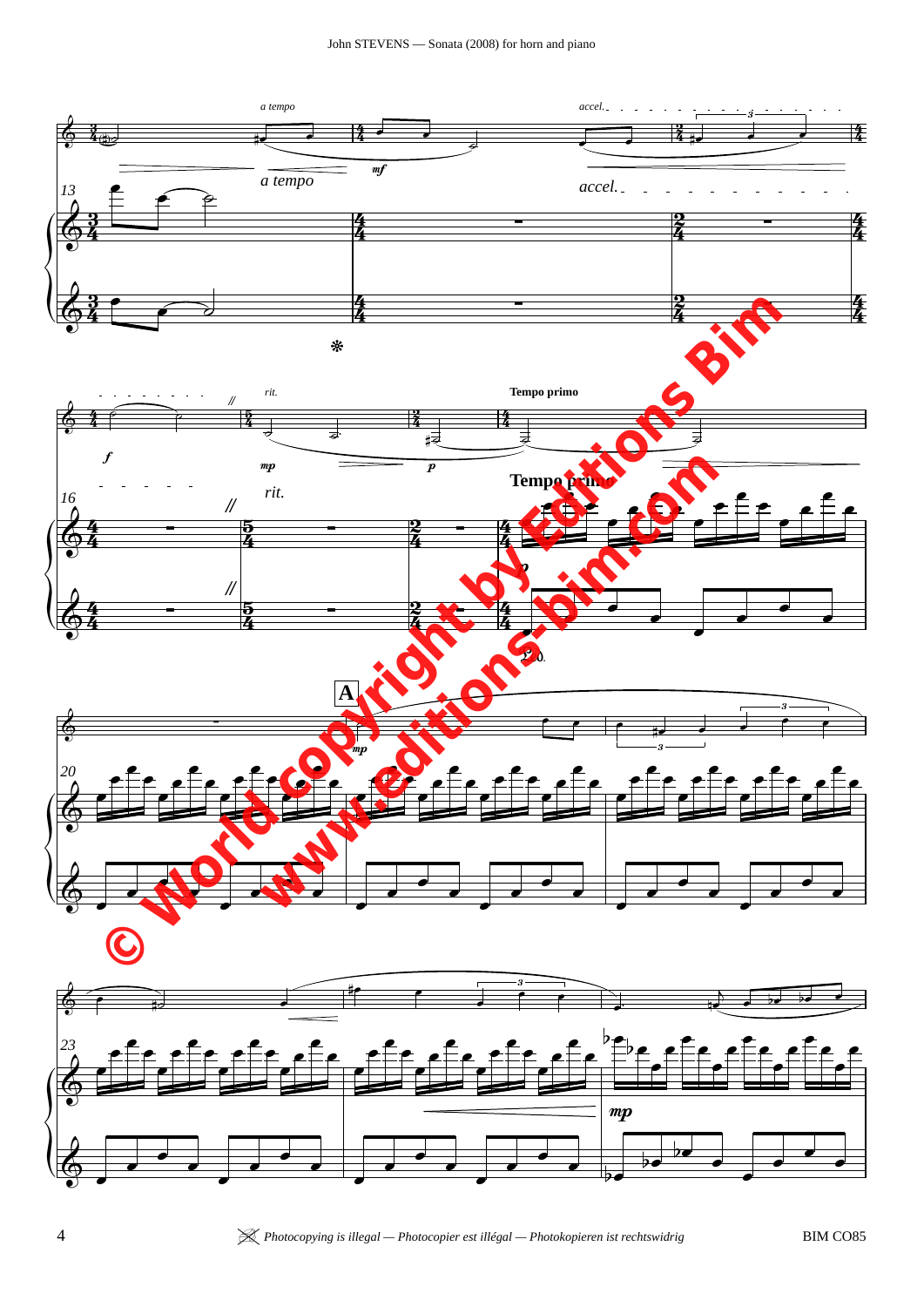

<sup>|</sup> *Photocopying is illegal — Photocopier est illégal — Photokopieren ist rechtswidrig* 5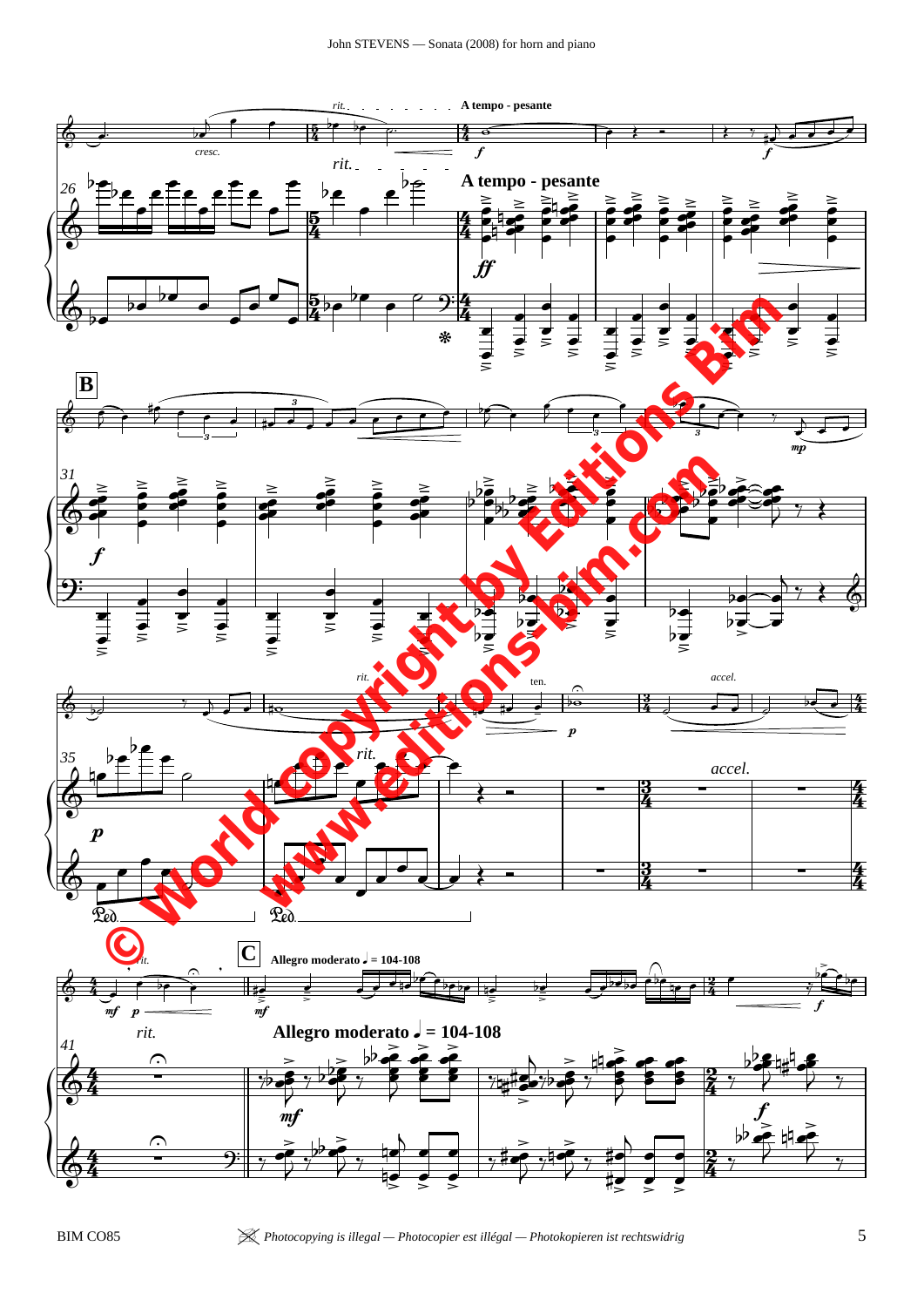



14 | *Photocopying is illegal — Photocopier est illégal — Photokopieren ist rechtswidrig*

BIM CO85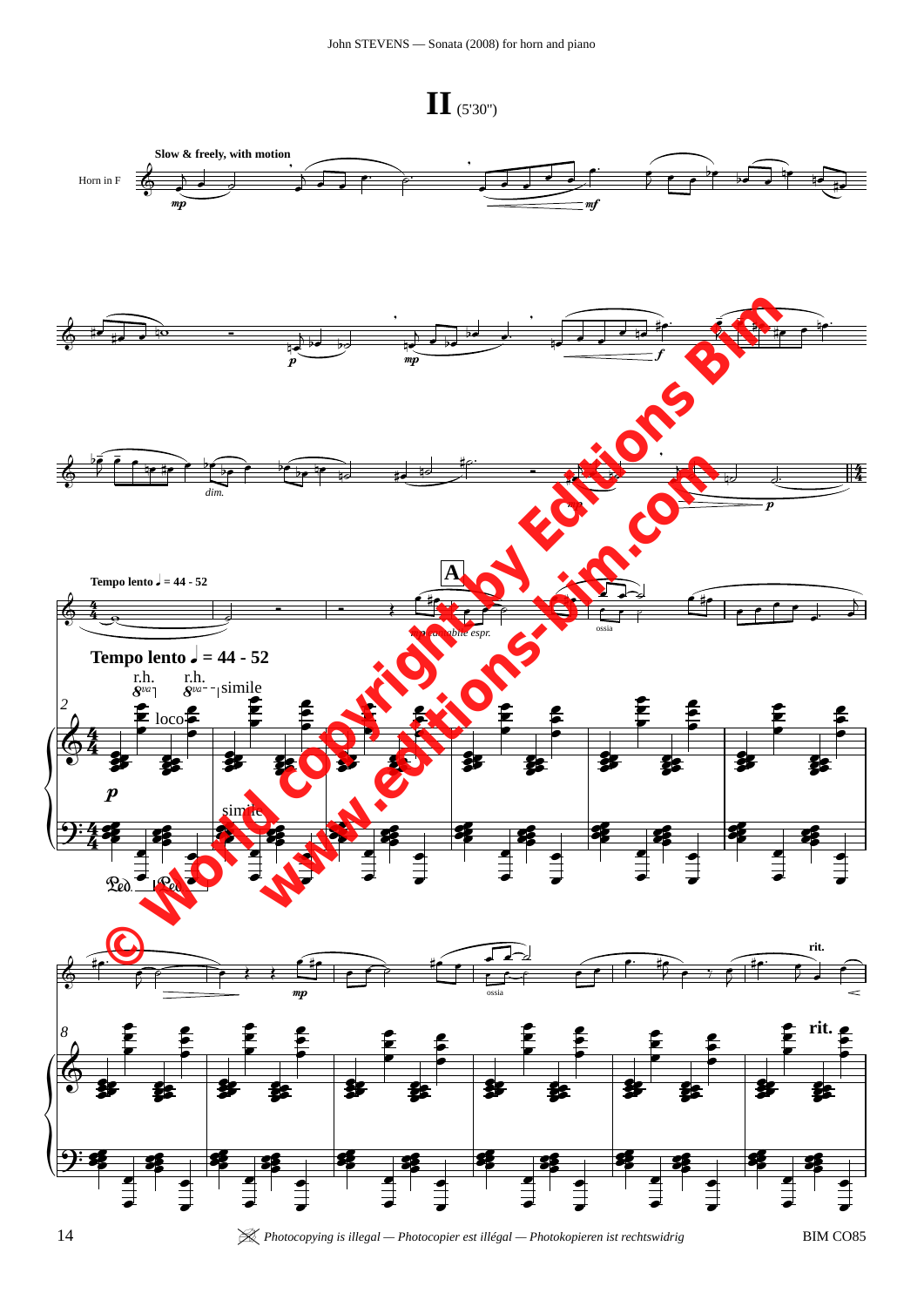

<sup>|</sup> *Photocopying is illegal — Photocopier est illégal — Photokopieren ist rechtswidrig* 15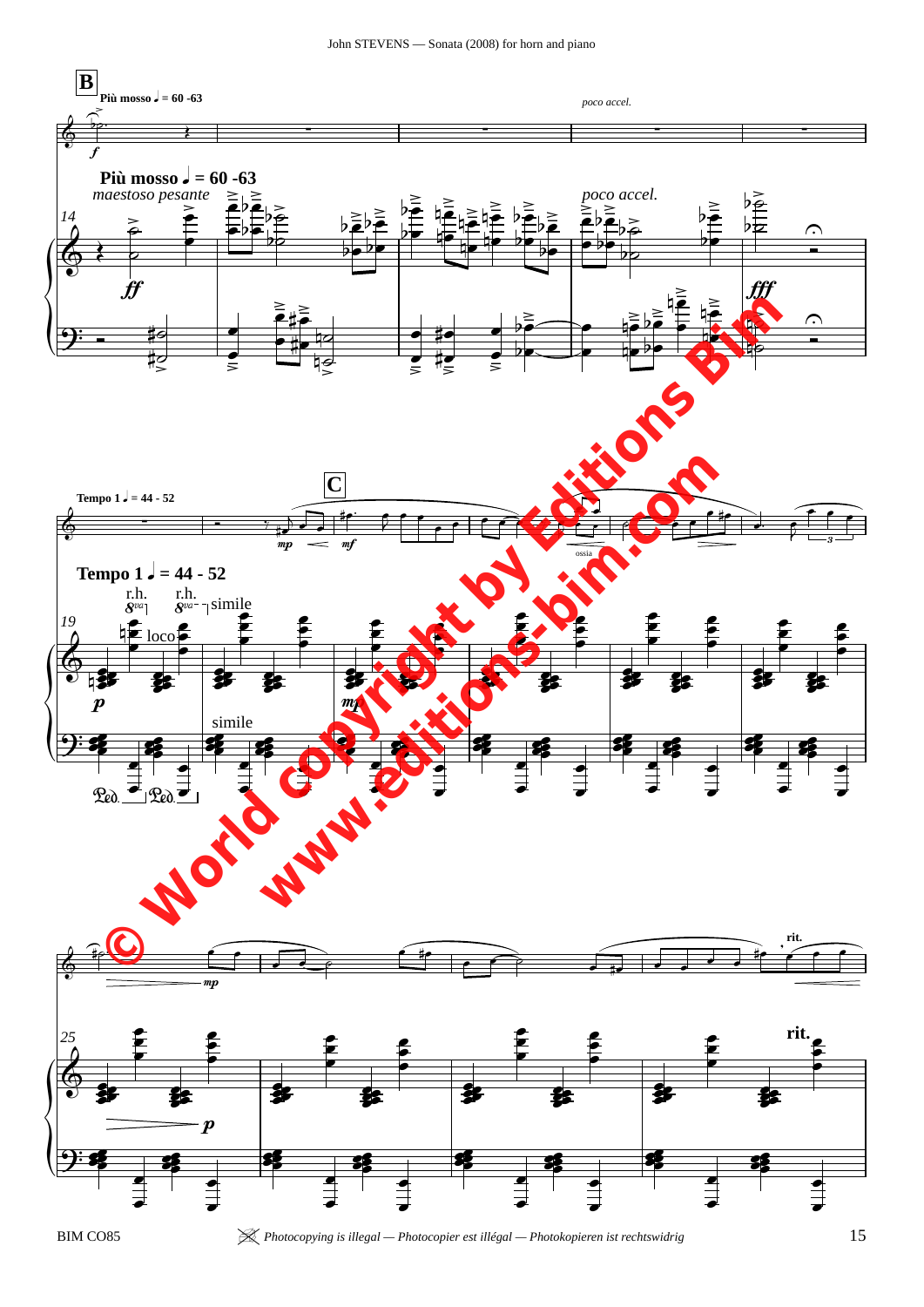











18 *M <i>Photocopying is illegal — Photocopier est illégal — Photokopieren ist rechtswidrig*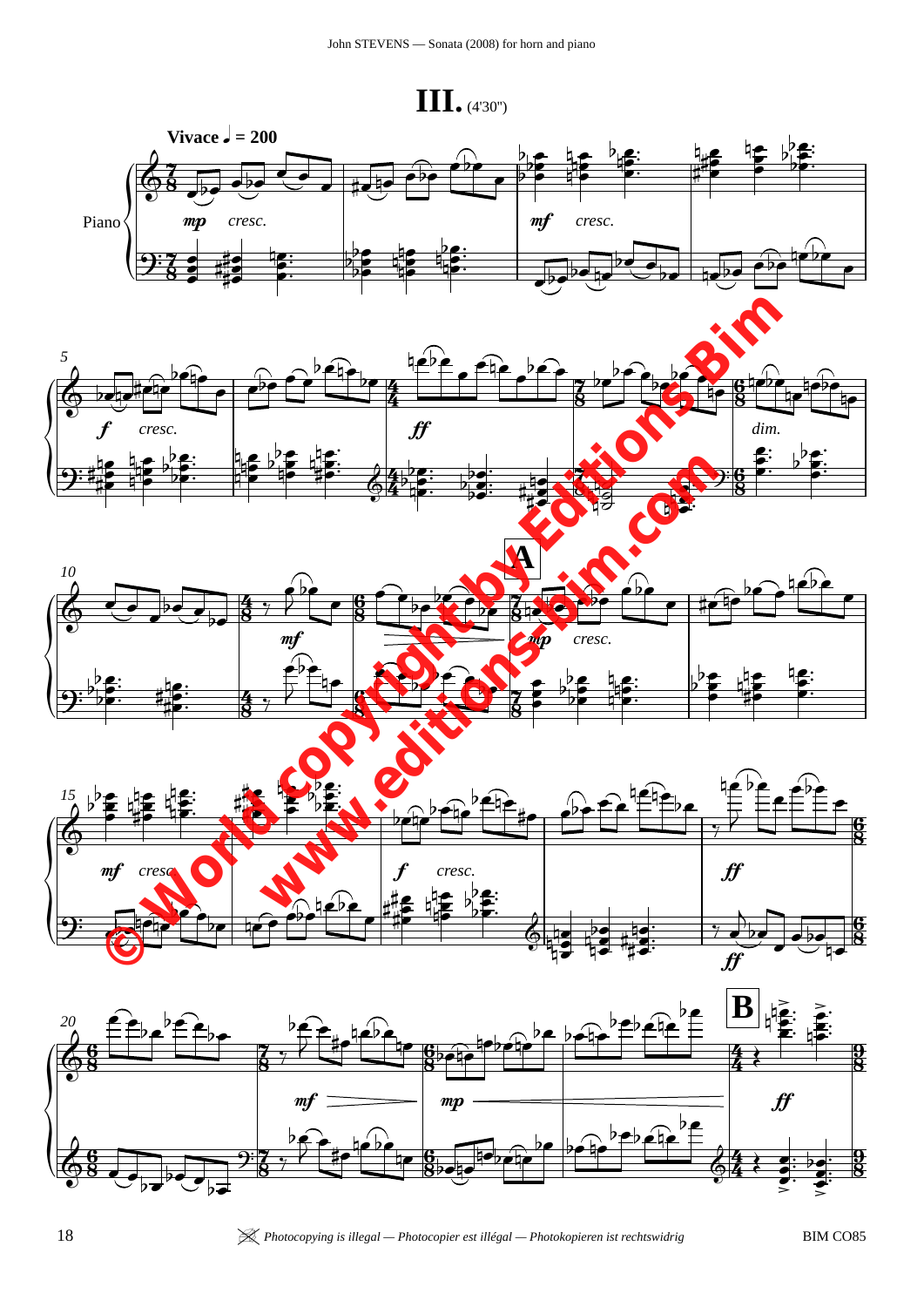









<sup>|</sup> *Photocopying is illegal — Photocopier est illégal — Photokopieren ist rechtswidrig* 19